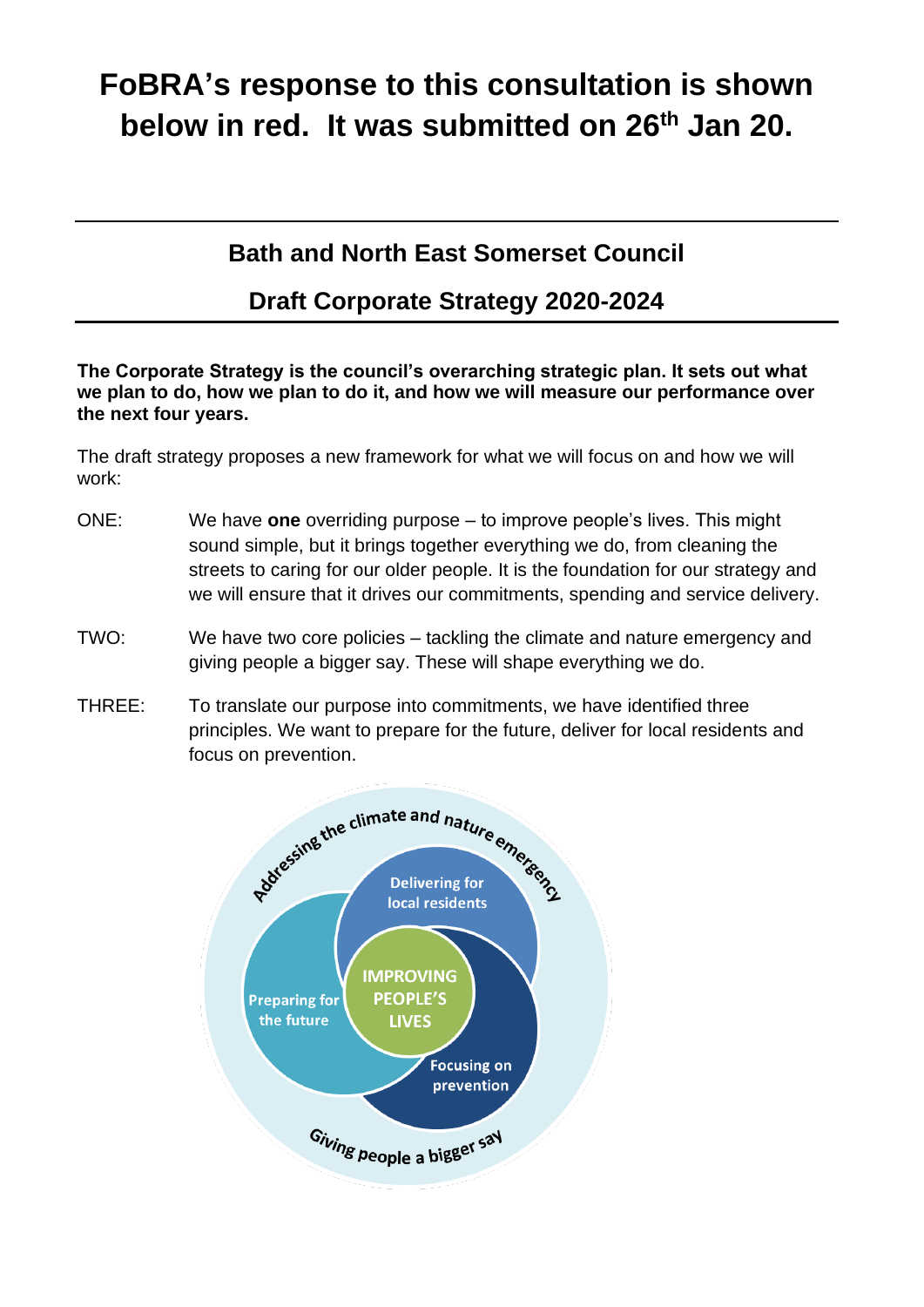# **Engagement on the Corporate Strategy**

We have already worked with Area Forums on our emerging corporate priorities. We have also recently held 2 public events on the 17<sup>th</sup> and 19<sup>th</sup> December to undertake further engagement. However, we want to hear from as many people as possible and would like to now welcome your feedback on our draft Corporate Strategy.

This survey will be open from 20<sup>th</sup> December 2019 until 24<sup>th</sup> January 2020. Responses will be analysed and considered by the Council's Cabinet as part of its Corporate Strategy and budget setting meeting on 13<sup>th</sup> February 2020. Please read the draft Corporate Strategy document available here [https://beta.bathnes.gov.uk/sites/default/files/2020-](https://beta.bathnes.gov.uk/sites/default/files/2020-01/Draft%20BNES%20Council%20Corporate%20Strategy%20-%20Draft%20for%20Comments_1.pdf) [01/Draft%20BNES%20Council%20Corporate%20Strategy%20-](https://beta.bathnes.gov.uk/sites/default/files/2020-01/Draft%20BNES%20Council%20Corporate%20Strategy%20-%20Draft%20for%20Comments_1.pdf) [%20Draft%20for%20Comments\\_1.pdf](https://beta.bathnes.gov.uk/sites/default/files/2020-01/Draft%20BNES%20Council%20Corporate%20Strategy%20-%20Draft%20for%20Comments_1.pdf) and share your feedback by answering the below questions.

To request a paper copy of this survey, please email or telephone [partnerships\\_corporateservices@bathnes.gov.uk](mailto:partnerships_corporateservices@bathnes.gov.uk) / 01225 396390.

# **QUESTIONS**

# **PAGE ONE - Core policies**

Our strategy sets out two core policies for the council – addressing the climate and nature emergency and giving people a bigger say. These will shape everything we do from budget planning through to delivering services and will enable us to be clear about **how** we will work as an organisation.

#### 1. Addressing the climate and nature emergency

We will be launching a comprehensive programme of community engagement and consultation in early 2020 on addressing the climate and nature emergency. Please see our webpage for further information: [https://www.bathnes.gov.uk/climate-emergency.](https://www.bathnes.gov.uk/climate-emergency)

# **If you would like to be notified as further information on this is published, please share your email address:**

[robin.kerrconsulting@uwclub.net](mailto:robin.kerrconsulting@uwclub.net)

2. Giving people a bigger say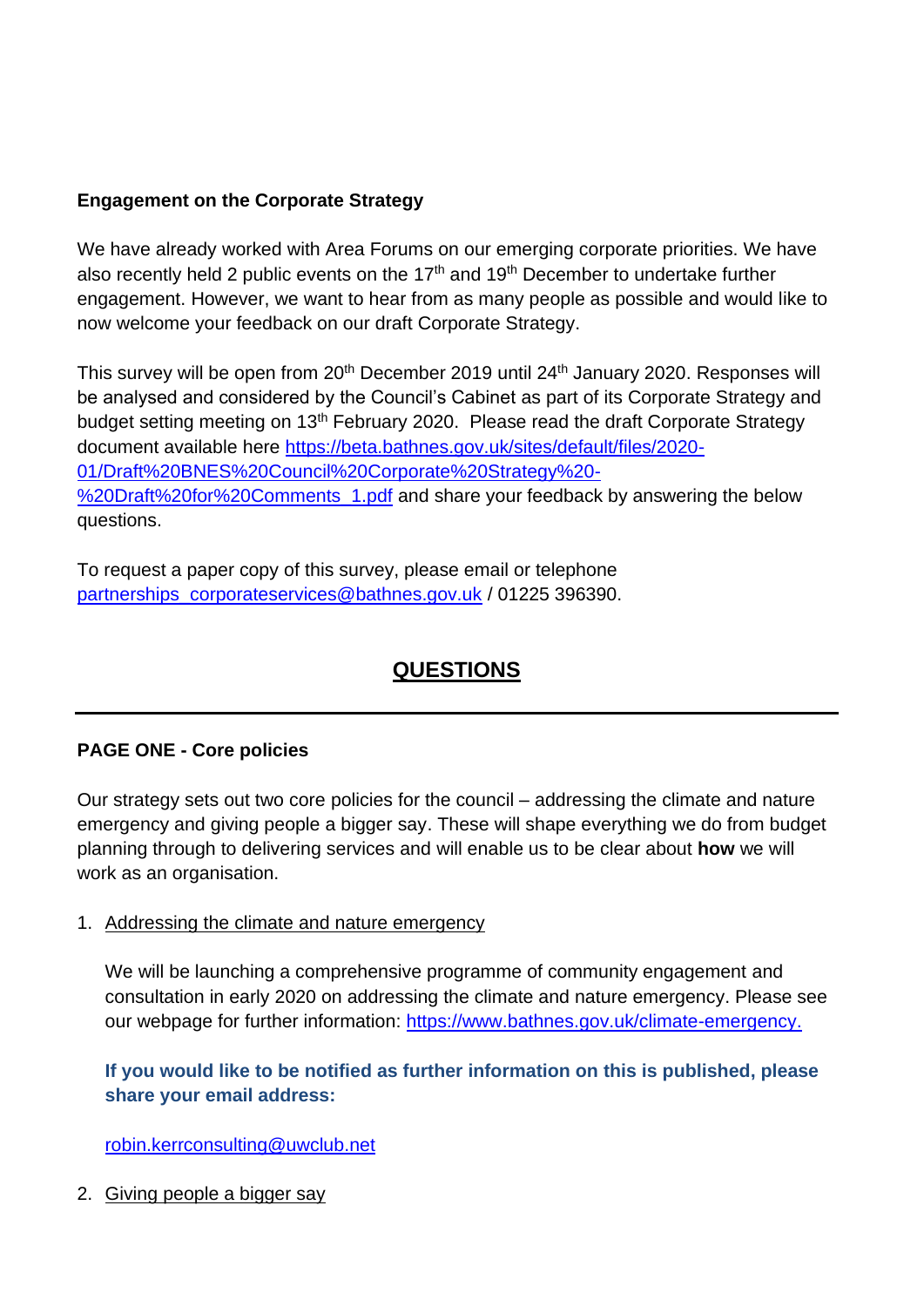Appendix One to the strategy sets out our new Community Engagement Charter which establishes some clear standards for how we will engage with local communities.

#### **Please share any comments on the new Community Engagement Charter:**

We are content with this.

# **Do you have any examples of good practice on community engagement that you would like to share?**

The Better Bath Forum Bath Transport Commission Bath Alliance for Transport and the Public Realm Some aspects of the Bath City Forum FoBRA's method of bringing together its 37 members for discussion on current issues.

### **PAGE TWO - Principles and commitments**

Our strategy includes a number of key commitments for **what** the council will be focused on delivering over the next four years. These are set out under three key principles - we want to prepare for the future, deliver for local residents and focus on prevention.

#### 3. Preparing for the future

# **Do you have any ideas of how you or an organisation you are working with would like to get involved in helping the council prepare for the future?**

We take it that the Corporate Strategy will supplement the B&NES Local Plan, as the latter is a statutory requirement. We have already commented extensively on the draft Local Plan. We should like to understand the relationship, and see a clear articulation, between the Corporate Strategy and the Local Plan. Our understanding is that a Corporate Strategy is most unlikely to be eligible to be taken into account in development control decisions, so, where there are elements of the Strategy which call for implementation through such decisions, we suggest it is essential that action be taken to correct this, for example through a new Supplementary Planning Document, until such time as the Core Strategy and Placemaking Plan are superseded.

FoBRA agrees that investment in air quality and transport improvement is required. Traffic congestion and air pollution have consistently been FoBRA members' top priority. Moreover, car parking policy, is hugely important, demanding widespread consultation within the city. Parking control is the main lever available to the Council to reduce traffic volumes and air pollution, and to respond to this component of the Climate Emergency.

#### Further:

• Take advantage of Expertise already available in the city. FoBRA and the Bath Alliance for Transport and the Public Realm have wide local knowledge and expertise, and stand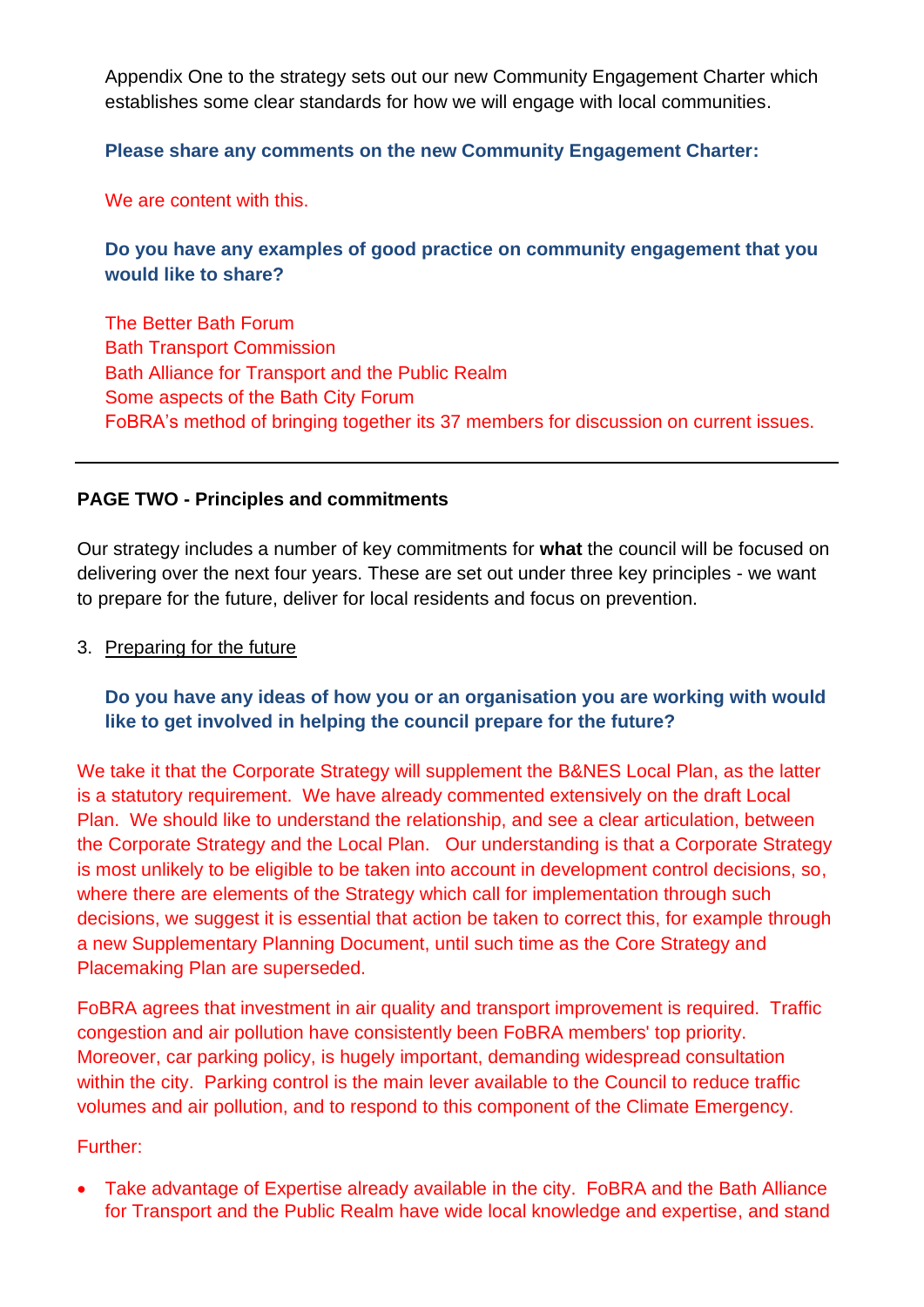ready to support the Council. This would be consistent with your aim of 'Giving people a bigger say'.

- Rec Stadium an under-pitch car park would attract extra traffic into the central area, and would be a fundamental breach of several adopted Council Policies including the Transport Strategy and the Clean Air Plan.
- Can Community Groups such as FoBRA join the new 'Transport Steering Group'? FoBRA was previously a member of the Bath Transport Commission, which oversaw the preparation of the 2014 Bath Transport Strategy. We believe that FoBRA made a useful contribution to the work of the Commission which was welcomed by the then Council Leader and Cabinet Member for Transport. By contrast, we have had no involvement in the Transport Study for Bath.
- What measures are proposed to provide a P&R facility of some kind to the east of the city, including consideration and development of the 'Link & Ride' concept?
- Coaches contribute significantly to congestion and pollution in the city. When will a coach strategy be published?
- What is the Council's thinking about the way forward on charging points for electric vehicles, as this is so important for Climate Change mitigation?

# **Do you have any comments on how we plan to measure our progress?**

The draft strategy has only two Core Policies: *"Tackling the climate and nature emergency,*  and giving people a bigger say. These will shape everything we do." Under the first (climate change/nature emergency) there are just three priority areas:

- *"Energy efficiency improvements to existing buildings and zero carbon for new build*
- *A major shift to mass transport, walking and cycling to reduce transport emissions*
- *A rapid and large-scale increase in local renewable energy generation."*

Against that background it is disappointing that the proposed performance measures have nothing relating to transport and specifically nothing relating to the "priority area" of a "core policy" - "major shift to mass transport, walking and cycling to reduce transport emissions". Whilst Low Traffic Neighbourhoods (LTNs) and traffic management are mentioned in the document, a policy or "priority" without meaningful target or measure is not useful.

Since transport is one of the two biggest contributors (with housing) to climate change, we suggest that in light of Climate Emergency policy there should be at least one performance measure relating to the reduction of private car use within Bath (and perhaps also B&NES more widely).

# **Please share any other comments you might have on this principle:**

- Use of the new CAZ camera network for additional purposes, such as enforcing moving traffic offences? We understand that the Department for Transport is considering giving Councils extra powers similar to those already available in London to enforce moving traffic offences. Crucially, this could include HGV weight limits, which are not currently enforced.
- Take advantage of the imminent closure of Cleveland Bridge to 'change behaviour' of drivers. The closure must also be carefully managed to prevent large numbers of vehicles (of all types, but especially HGVs) using the city centre as a short cut.
- A comprehensive destination management plan is required. What is being done to convert the inexorably increasing number of day-tripper tourists bringing no benefit to the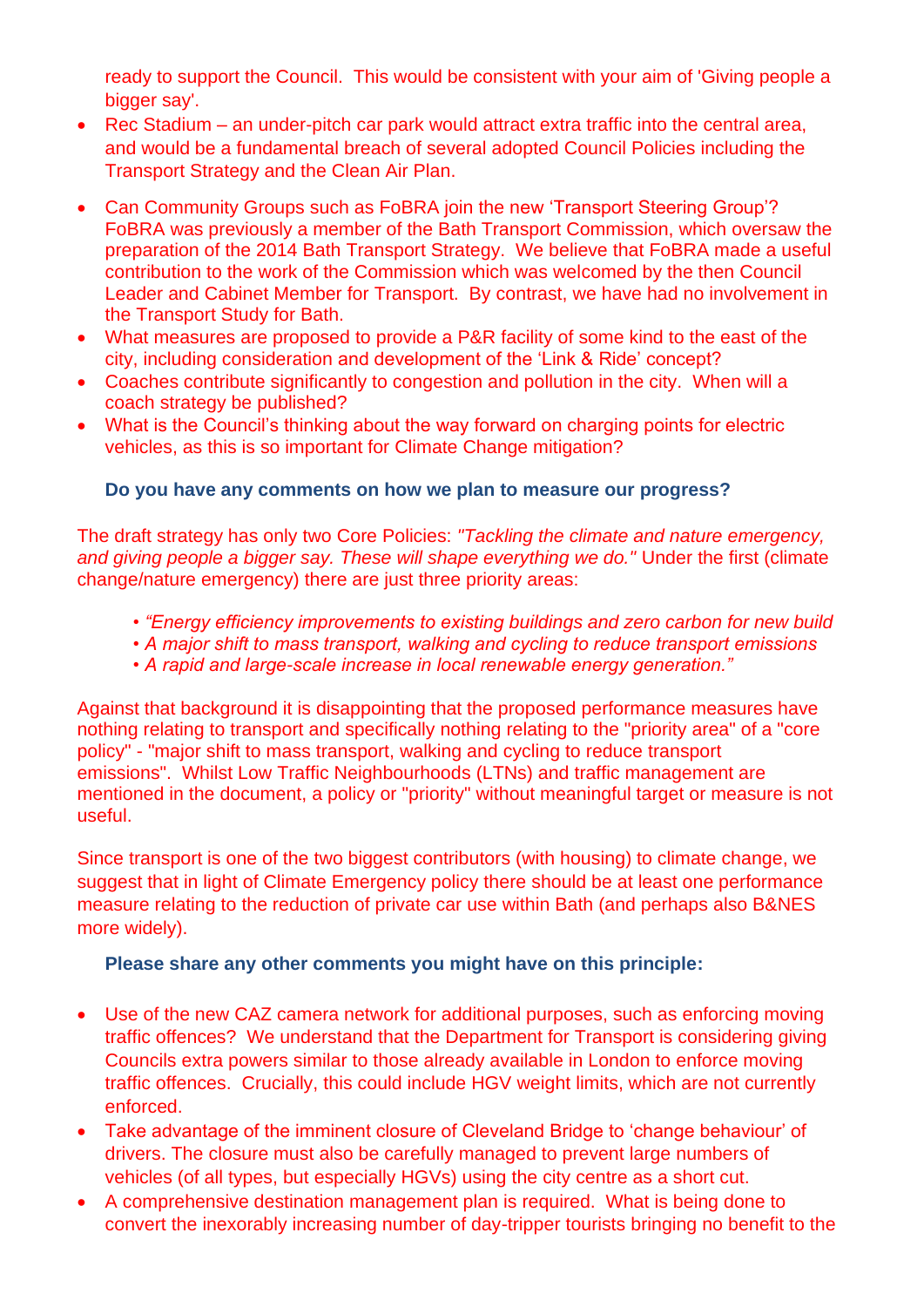city into (smaller) numbers of visitors who will spend more in the city and ideally stay for at least one night?

- The various strands of transport policy need to be integrated into a comprehensive Transport Plan for Bath, so that the public can see how the individual elements contribute to the overall vision. In our view, the approved Bath Transport Strategy provides a sound basis for developing the Transport Plan.
- 4. Delivering for local residents

**Do you have any ideas of how you or an organisation you are working with would like to get involved in helping the council deliver for local residents?**

FoBRA agrees that the crisis funding situation for children's services and adult social care needs to be tackled – by Govt. Has our MP been alerted?

Housing: The social homes programme is welcome but almost certainly not enough. Serious attention needs to be paid also (i) to student housing, starting with drafting a Student Housing Policy, for which we have been calling over many years; and (ii) to the short term letting problem which threatens our long term residential housing stock and the ability for people of modest means to live here.

Resolution of the 'democratic deficit' in Bath.

LTNs – a worthy aim but will need detailed and sensitive consultation in all areas that will be affected, not just in the areas proposed to become LTNs. A traffic movement plan for traffic displaced from LTNs is essential, as most of the so-called 'arterial' routes are already full to capacity during the rush hour and the school run, and many of these routes are also residential (eg London Road, Bathwick Street, Lansdown Road, Wellsway and the A36). The impacts on those who live on routes that would be designated as arterial or distributor roads must be fully weighed and mitigation measures included in the LTN proposals to avoid significant increases in traffic on those roads. Any LTN scheme should be accompanied by measures to reduce overall traffic levels. The central area is the most densely residential area of the city, as well as the main destination for visitors, and should be treated as an LTN in its own right. For example, the 20 mph limit should be applied to the whole area.

#### **Do you have any comments on how we plan to measure our progress?**

See 3b above.

**Please share any other comments you might have on this principle:**

See 3c above.

#### 5. Focusing on prevention

**Do you have any ideas of how you or an organisation you are working with would like to get involved in helping the council focus on prevention?**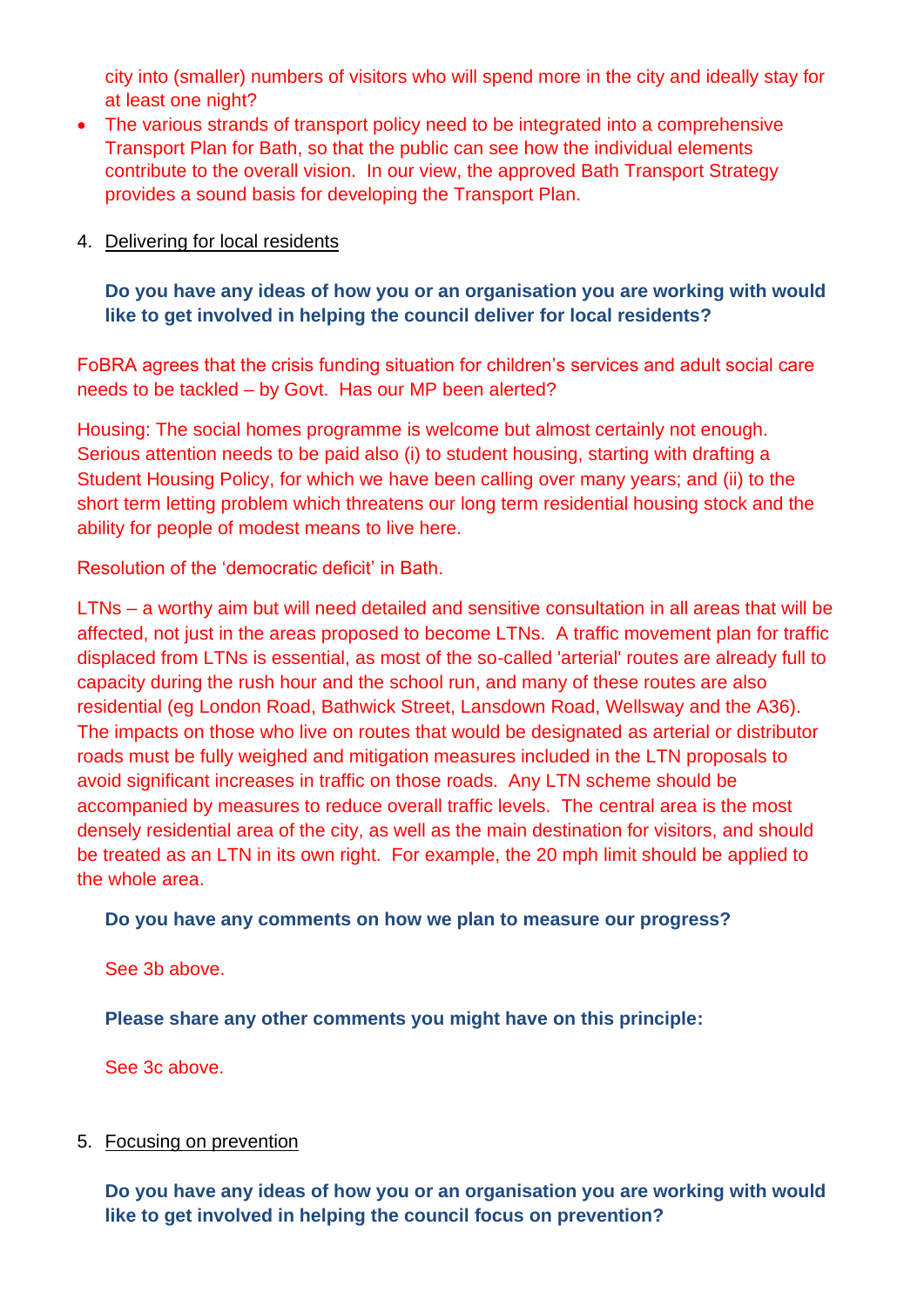Enforcement is famously the poor relation of Local Authorities, but regulation without enforcement does not work. As an aside, the 'Fix my street' App works well and has much potential for expansion into other areas, including crime prevention.

**Do you have any comments on how we plan to measure our progress?**

See 3b above

**Please share any other comments you might have on this principle:**

#### See 3c above

#### **PAGE THREE - Delivering the strategy**

Our strategy sets out how we will achieve our commitments as well as monitor progress on delivering the strategy.

6. Service planning and performance management

**How would you like to be kept informed about the delivery of this strategy?** Through consultative seminars, Council announcements, email, and Stakeholder Project Review Boards

7. Managing our money

### **Do you have any comments at this stage on the council's approach to managing its money?**

It's certainly very tight, so resolution of the adult social and children's care dilemma must be resolved. This will require Government action.

8. Our people

**Do you have any examples of where council staff have gone the extra mile?** This is a difficult one, but Officers involved in Community Engagement are very dedicated.

9. Our partners

**Are there any new partnerships you would like to forge with the council?** A new or revitalised Bath Transport Commission.